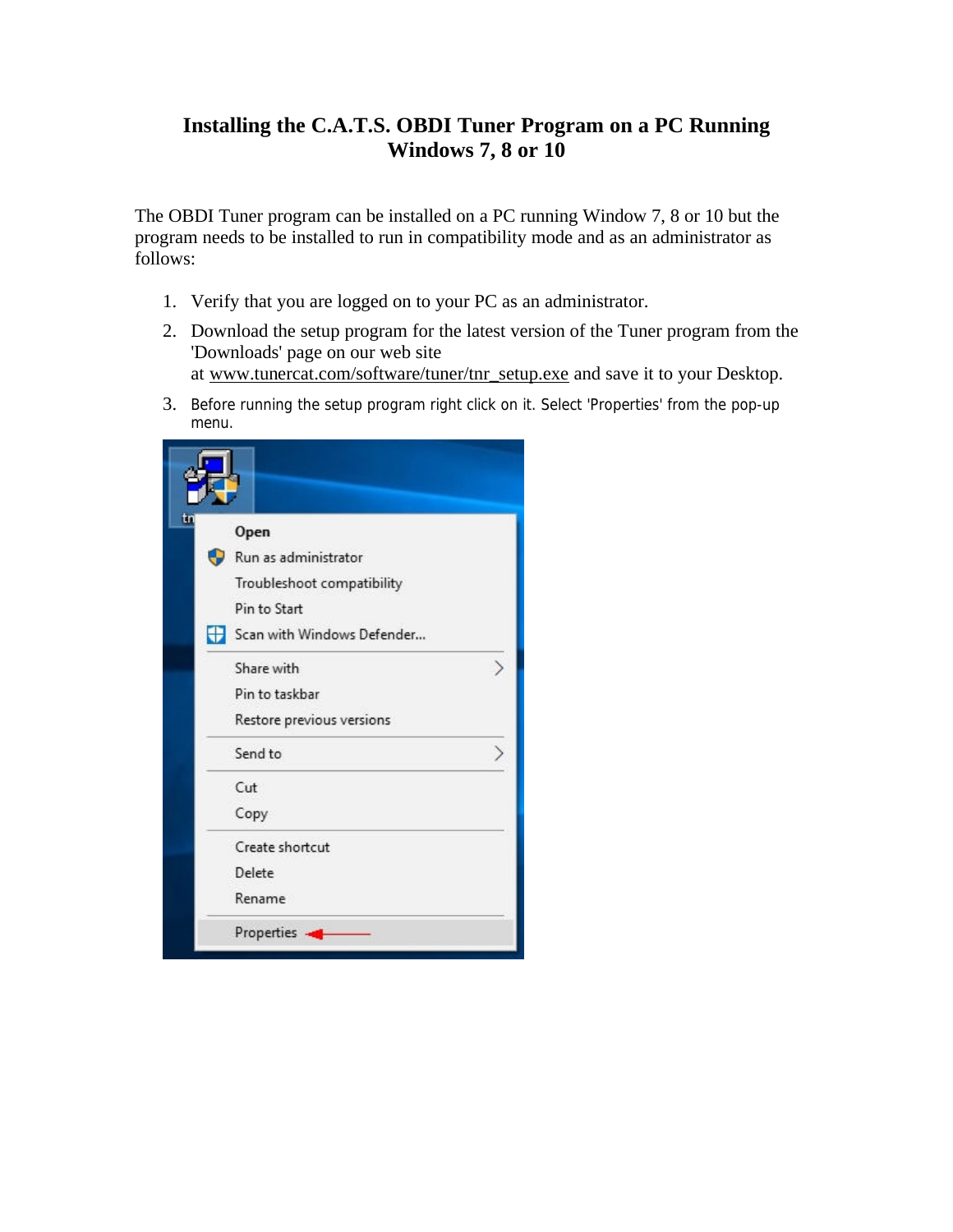4. Click the 'Compatibility' tab.

|               | tnr_setup                                                                                                        |
|---------------|------------------------------------------------------------------------------------------------------------------|
| Type of file: | Application (.exe)                                                                                               |
| Description:  | Setup Factory setup launcher                                                                                     |
| Location:     | C:\Users\CATS\Desktop                                                                                            |
| Size:         | 12.8 MB (13,463,127 bytes).                                                                                      |
| Size on disk: | 12.8 MB (13.463.552 bytes)                                                                                       |
| Created:      | Today, July 27, 2017, 4 minutes ago                                                                              |
| Modified:     | Today, July 27, 2017, 4 minutes ago                                                                              |
| Accessed:     | Today, July 27, 2017, 4 minutes ago                                                                              |
| Attributes:   | Read-only<br>Hidden<br>Advanced                                                                                  |
| Security:     | This file came from another<br><b>Unblock</b><br>computer and might be blocked to<br>help protect this computer. |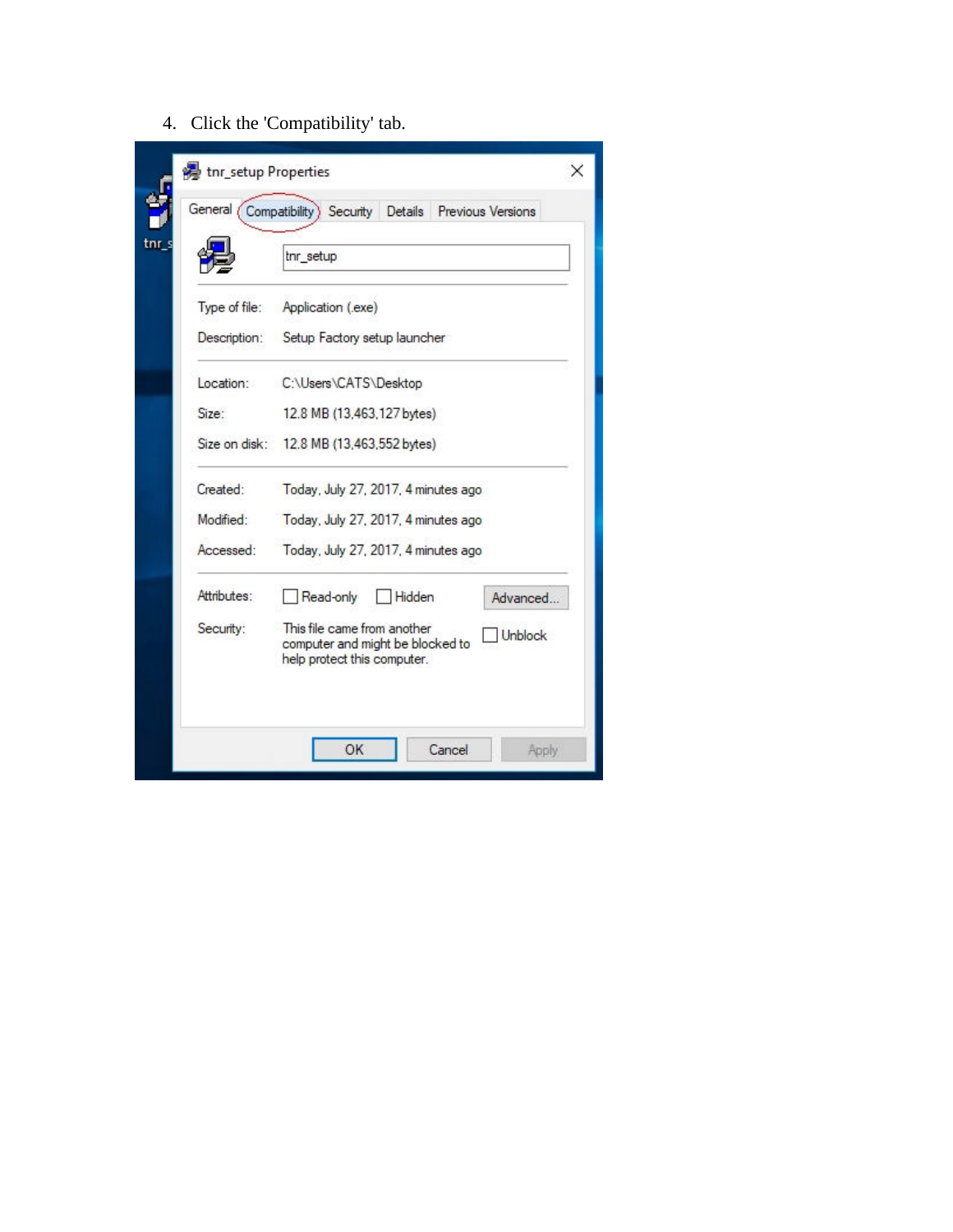5. On the Compatibility screen check the 'Run this program in compatibility mode for:' box, select the default Windows XP (Service Pack3), check the 'Run as administrator' box, click on the 'Apply' button and then click on the 'OK' button.

|  | General  | Compatibility                                                                   |                                                                                                                                                                                         | Security Details Previous Versions                                  |
|--|----------|---------------------------------------------------------------------------------|-----------------------------------------------------------------------------------------------------------------------------------------------------------------------------------------|---------------------------------------------------------------------|
|  |          |                                                                                 | try running the compatibility troubleshooter.                                                                                                                                           | If this program isn't working correctly on this version of Windows, |
|  |          |                                                                                 | Run compatibility troubleshooter                                                                                                                                                        |                                                                     |
|  |          |                                                                                 | How do I choose compatibility settings manually?                                                                                                                                        |                                                                     |
|  |          | Compatibility mode                                                              | $\vee$ Run this program in compatibility mode for: $\triangleleft$                                                                                                                      |                                                                     |
|  |          |                                                                                 | Windows XP (Service Pack 3)                                                                                                                                                             |                                                                     |
|  | Settings | Reduced color mode<br>8-bit (256) color<br>Scaling performed by:<br>Application | Run in 640 x 480 screen resolution<br>Ovenide high DPI scaling behavior.<br>Disable fullscreen optimizations<br>$\sqrt{\phantom{a}}$ Run this program as an administrator $\rightarrow$ |                                                                     |
|  |          |                                                                                 | Change settings for all users                                                                                                                                                           |                                                                     |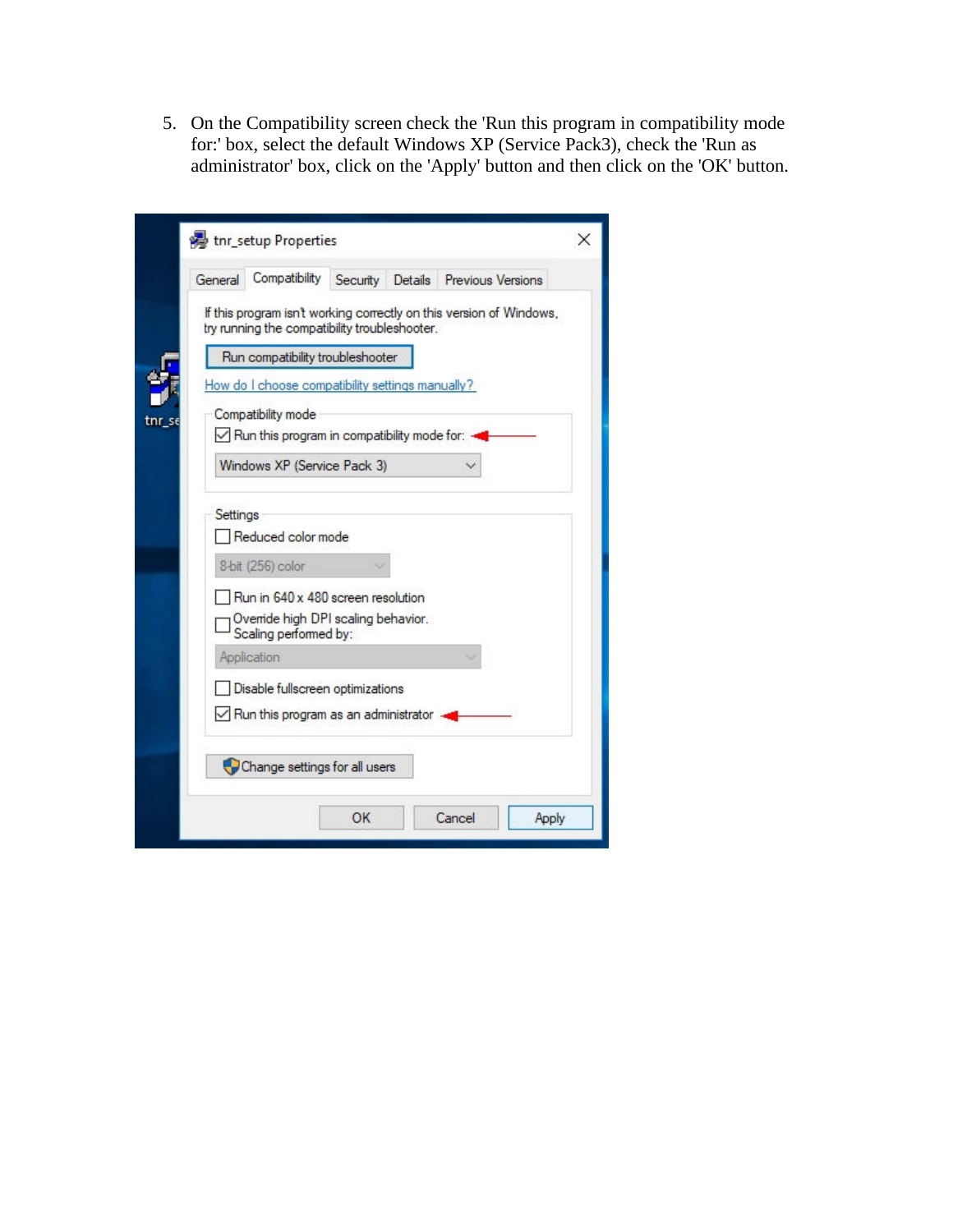6. Now double click on the setup program to install the Tuner program and follow the on-screen instruction to complete the installation. You may receive the follow message:



If you do get this message, just click on the 'Yes' button to continue the installation process.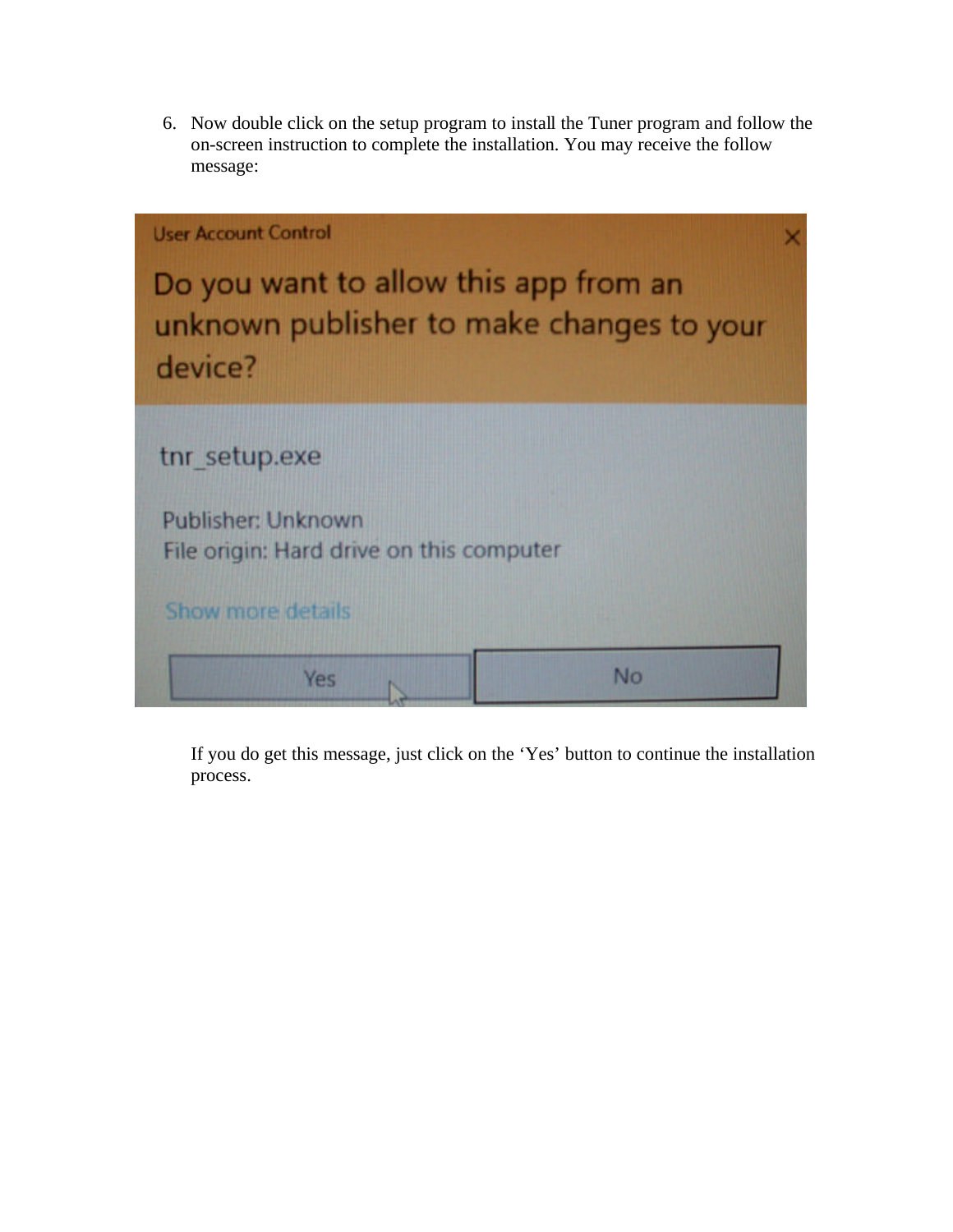7. After completing the installation you'll also need to set the Tuner program itself to run in compatibility mode. To do so, right click on the Tuner icon on your Desktop and select 'Properties' from the pop-up menu.

|             | Open                       |
|-------------|----------------------------|
| C.A.<br>Tun | Open file location         |
|             | Run as administrator       |
|             | Troubleshoot compatibility |
|             | Pin to Start               |
|             | Scan with Windows Defender |
|             | Pin to taskbar             |
|             | Restore previous versions  |
|             | Send to                    |
|             | Cut                        |
|             | Copy                       |
|             | Create shortcut            |
|             | Delete                     |
|             | Rename                     |
|             | Properties                 |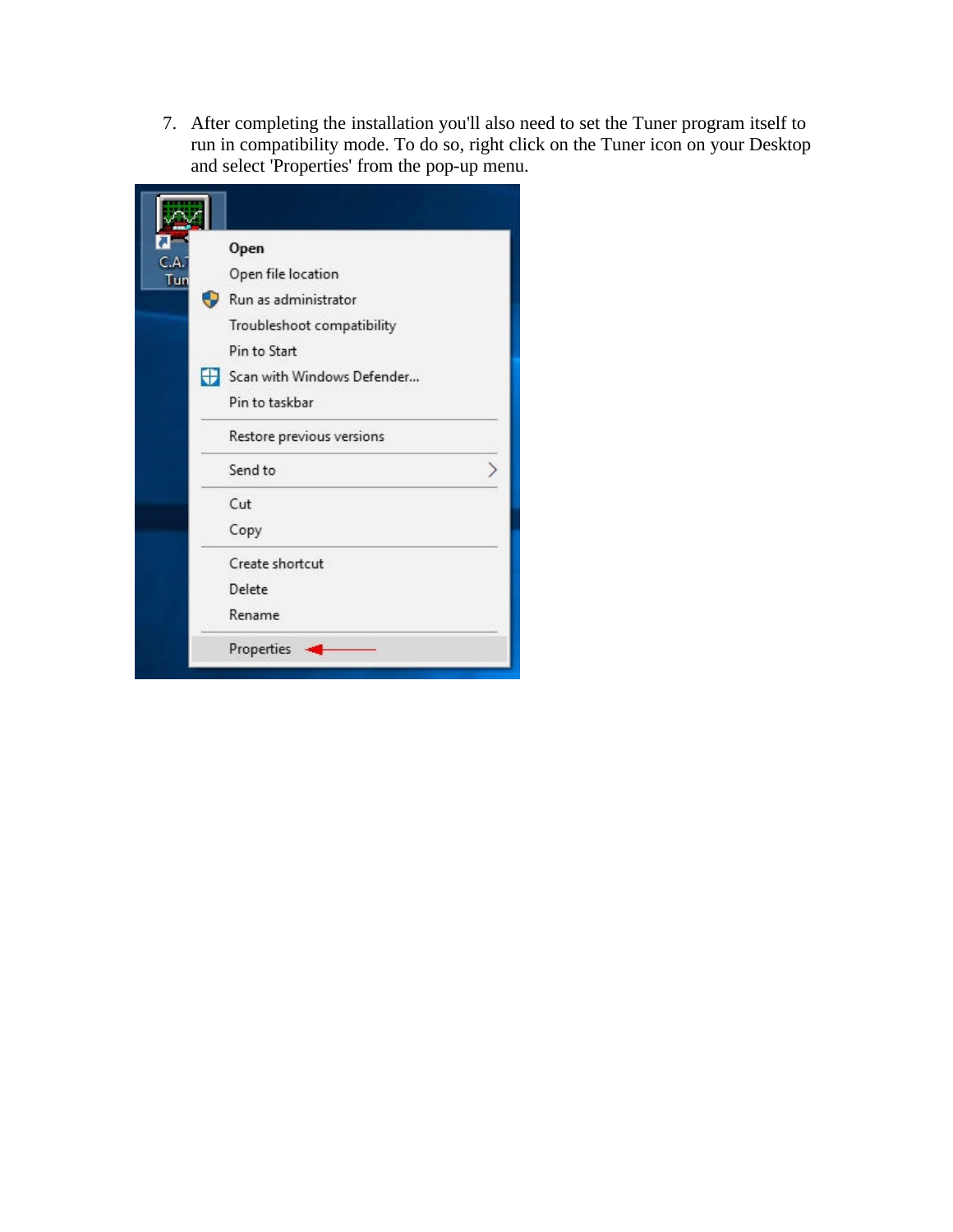8. Click the 'Compatibility' tab.

| Security<br>General    |                | Details<br>Shortcut                           | Previous Versions<br>Compatibility |
|------------------------|----------------|-----------------------------------------------|------------------------------------|
|                        | C.A.T.S. Tuner |                                               |                                    |
| Target type:           | Application    |                                               |                                    |
| Target location: Tuner |                |                                               |                                    |
| Target:                |                | C:\Program Files (x86)\CATS\Tuner\Wintnr.exe" |                                    |
| Start in:              |                | "C:\Program Files (x86)\CATS\Tuner"           |                                    |
| Shortcut key:          | None           |                                               |                                    |
| Run:                   | Normal window  |                                               |                                    |
| Comment:               |                |                                               |                                    |
| Open File Location     |                | Change Icon                                   | Advanced                           |
|                        |                |                                               |                                    |
|                        |                |                                               |                                    |
|                        |                |                                               |                                    |